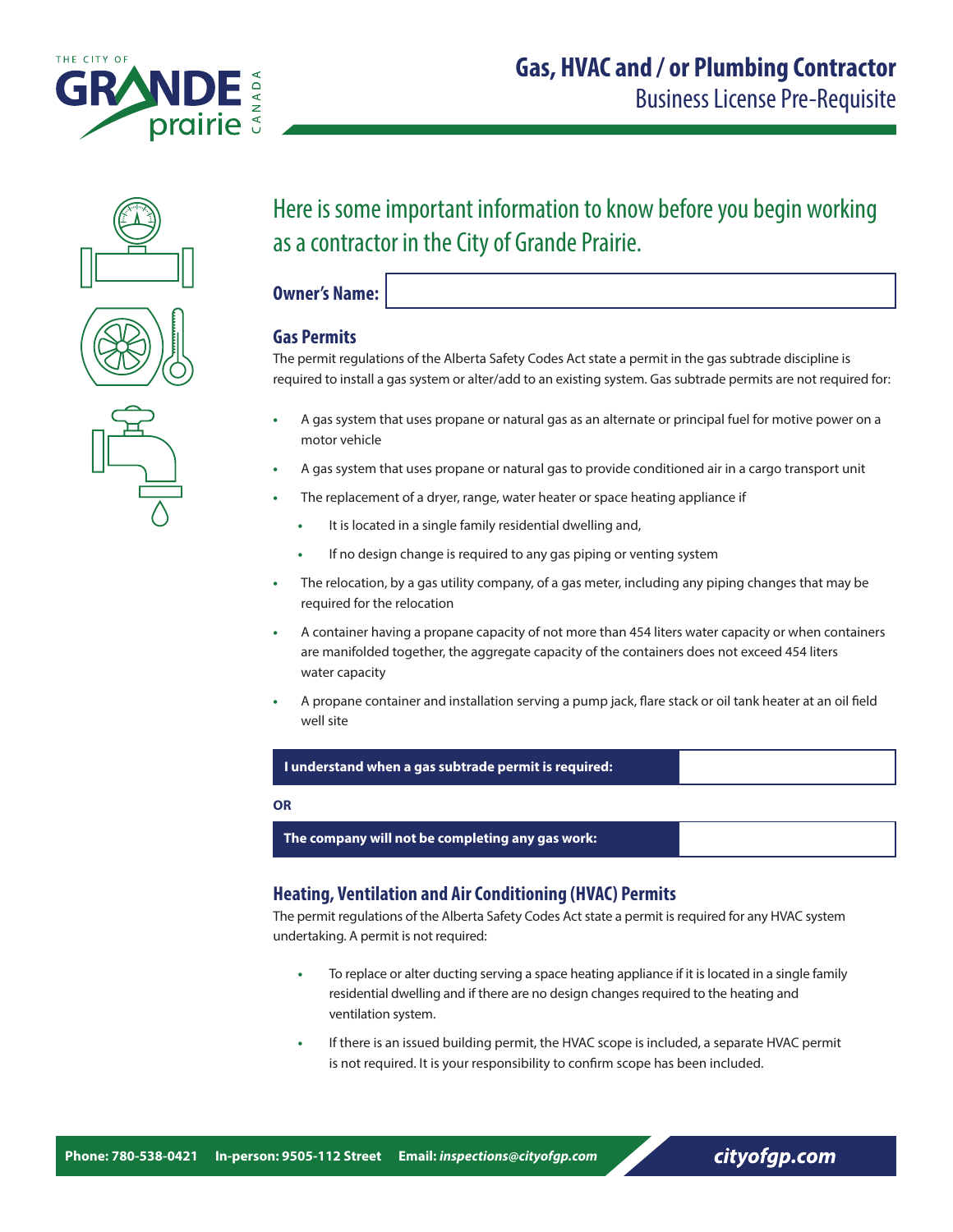

Business License Pre-Requisite







#### **I understand when a HVAC permit is required:**

#### **OR**

 **The company will not be completing any HVAC work:**

# **Plumbing Permits**

The permit regulations of the Alberta Safety Codes Act state a permit in the plumbing subtrade discipline is required to install a plumbing system or alter/add to an existing system. Plumbing subtrade permits are not required to:

- **•** Install a water service that connects a building to a municipal or private water supply.**\***
- **•** Install a building sewer or storm sewer outside of a building.**\***
- **•** Change a fixture, water heater, faucet, trap or valve if a design change to the piping system is not required.
- **•** Install plumbing fixtures in a single-family residential dwelling if roughed-in piping and water lines have been completed under another permit.
- **•** Install residential water treatment devices in a single-family residential dwelling.
- **•** Install irrigation lines (permit required for connection to water supply)

**\*Other City permits, such as engineering permits, may be required.**

#### **I understand when a plumbing subtrade permit is required:**

#### **OR**

 **The company will not be completing any plumbing work:** 

## **Your Responsibilities**

The permit regulations of the Alberta Safety Codes Act state when a permit is issued, the permit holder must:

- **•** Comply with the terms and conditions of the permit.
- **•** Undertake the construction, process, or activity in accordance with the Act and applicable codes and standards.
- **•** Notify the permit issuer:
	- **•** If the permit holder does not intend to complete the undertaking, or
	- **•** If there is a change in ownership from the ownership from the owner as stated on the permit application.

 **I understand my responsibilities as a permit holder:**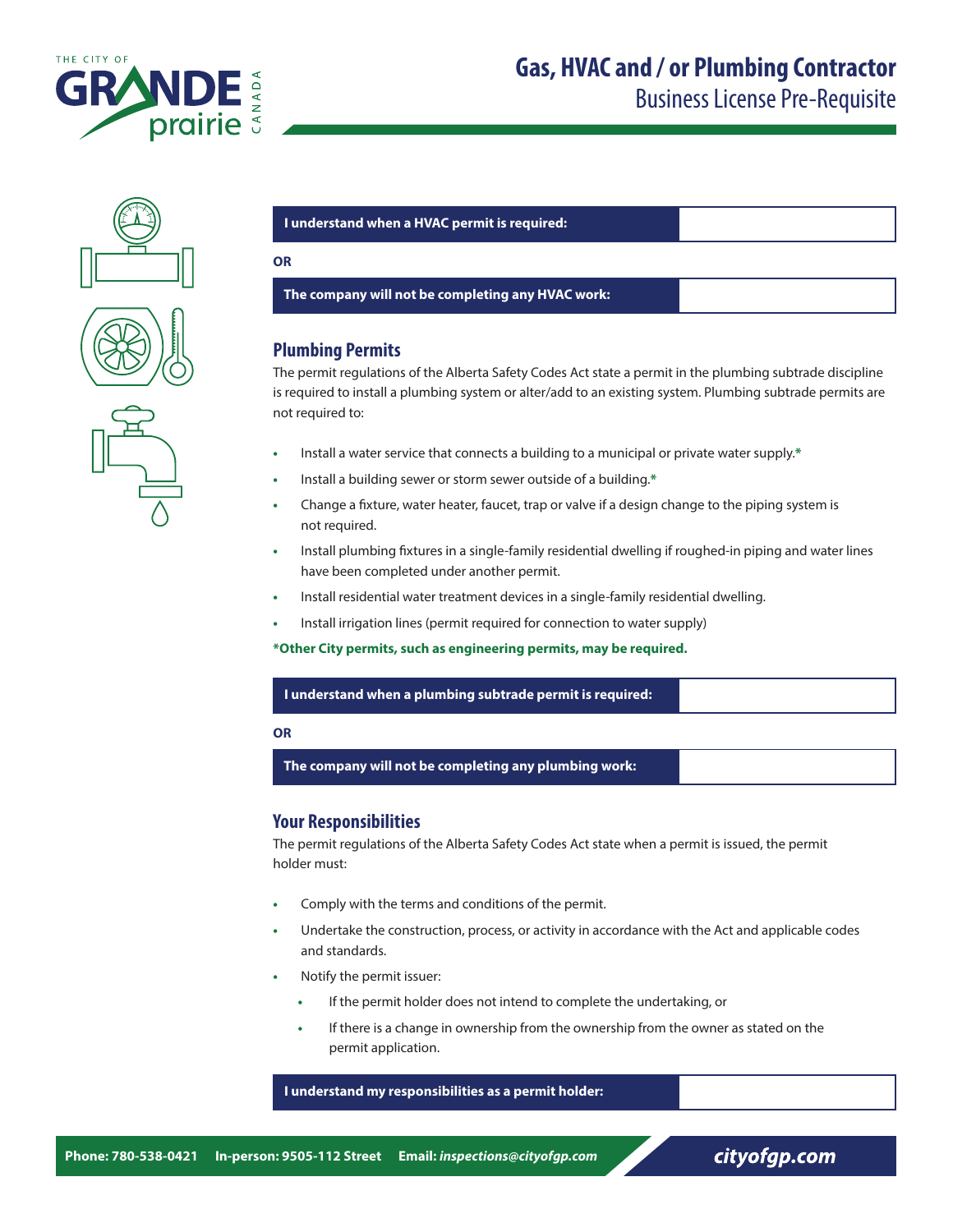







# **Permit Life**

- **•** Required inspections are listed in the terms and conditions of the permit.
- **•** Work must start within 90 days of a permit being issued.
- **•** The project must not be abandoned for a period of 120 days.
- **•** An email requesting confirmation of project start will be sent if no inspections are requested within 80 days once the permit is issued.
- **•** Once the job is underway the permit is tracked to ensure there is activity within every 120 days. After this time period, an email requesting confirmation the project is ongoing. If work on the project has stalled, this is the time to request an extension. There will be information in the email on how to do this.

# **I understand the life of a permit:**

# **Fees**

Permit fees are established as per *[Schedule "A" of Bylaw C-1395 for Fees, Rates and Charges](https://www.cityofgp.com/city-government/bylaws-policies-procedures/bylaws/fees-rates-and-charges)  [cityofgp.com/city-government/bylaws-policies-procedures/bylaws/fees-rates-and-charges](https://www.cityofgp.com/city-government/bylaws-policies-procedures/bylaws/fees-rates-and-charges)*

# **Fines for Non-Compliance**

Failure to obtain a permit prior to beginning work results in a fine.

- **•** For the first offence, a fine at a rate double the permit fee referenced above.
- **•** For the second offence, a fine at a rate triple the permit fee referenced above.
- **•** For the third offence, a fine to be set as defined in *[Section 15.1 of Bylaw C-1328.](https://www.cityofgp.com/city-government/bylaws-policies-procedures/bylaws/fees-rates-and-charges)*

When a building permit is issued, the building permit placard must be posted on-site and visible from the street until final inspections are complete.

# **Important Notes**

- **•** All work related to a scheduled inspection must be complete and ready for the date of inspection.
- **•** Adequate site access is required for City staff to complete inspections. Sites must be clean, safe, and complete with secured ladders or stairs.
- **•** Receiving an inspection with failure to meet any of the above requirements will result in a failed, not ready, or no entry. After the first occurrence sites may be subject to a fine as described in Schedule "C" of Bylaw C-1328.

 **I understand non-compliance may result in receiving a fine:**